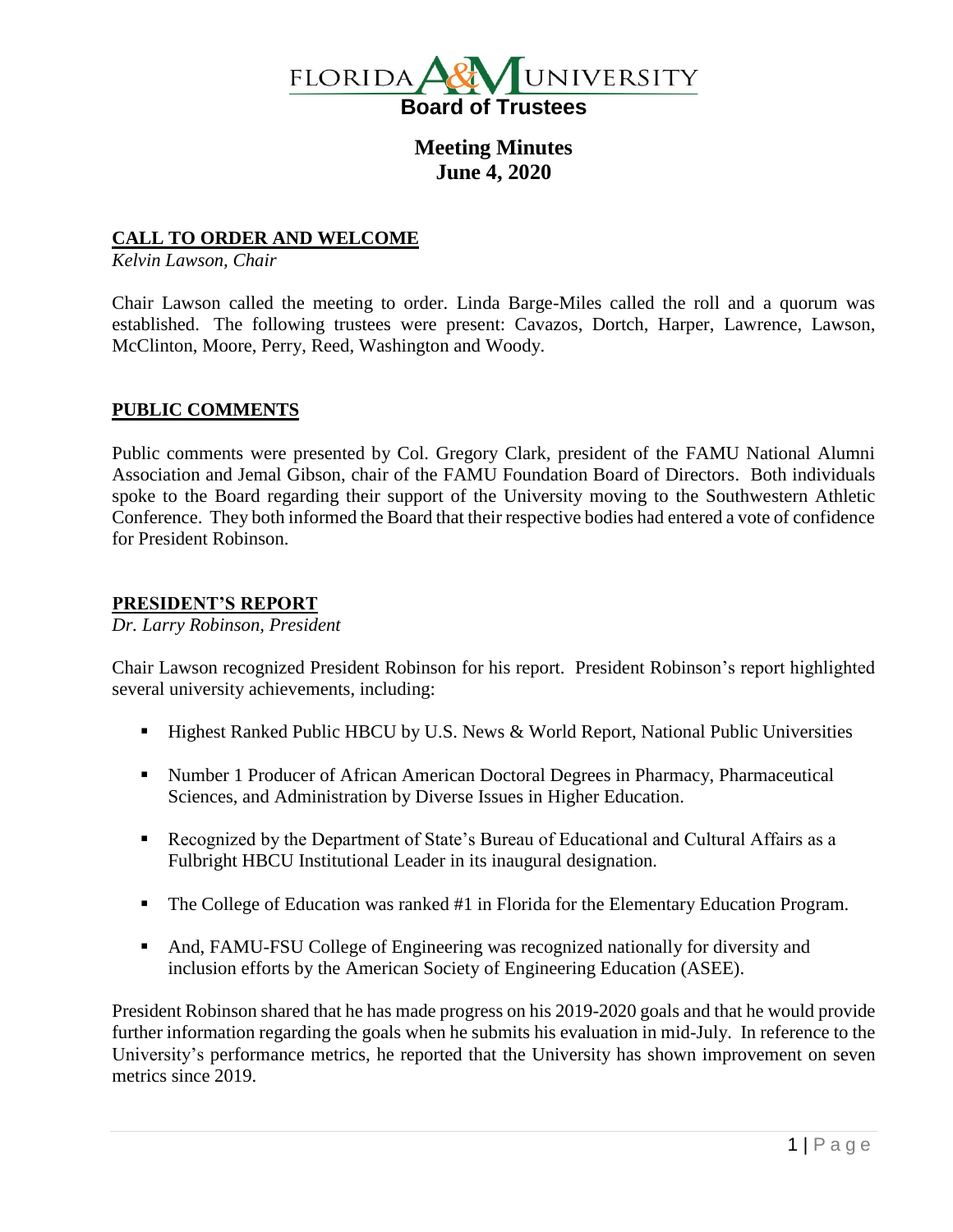

President Robinson then shared the following table with the Board to show the University's progress over the last seven years:



**Update on Performance Based Funding** 

President Robinson stated that the University was preparing for the fall semester, amidst the COVID-19 pandemic. The average GPA for the First Time In College (FTIC) students admitted, so far is 3.75. He said that the new 700-bed residence hall was nearing completion and the 80,000-square-foot Center for Access and Student Success building would also be opening in the fall.

President Robinson shared a video which highlighted the COVID-19 testing site on campus; FAMU alumni Atlanta Mayor Keisha Lance Bottoms and St. Paul, Minnesota Mayor Melvin Carter in leading their respective cities to reconciliation reform; and town hall meetings held by the University to address COVID-19 and reopening the University.

## **RE-OPENING PLAN:**

Next, Chair Lawson shared that each University was required to create a re-opening plan, which must first be approved by the Board of Trustees and then presented to the Board of Governors at its June 2020 meeting in Orlando. President Robinson shared that the plan included feedback received from the Board at its May 27, 2020 meeting.

Rica Calhoun, chief compliance and ethics officer, who served as chair of the University Operations Task Force, updated the Board on the re-opening plan.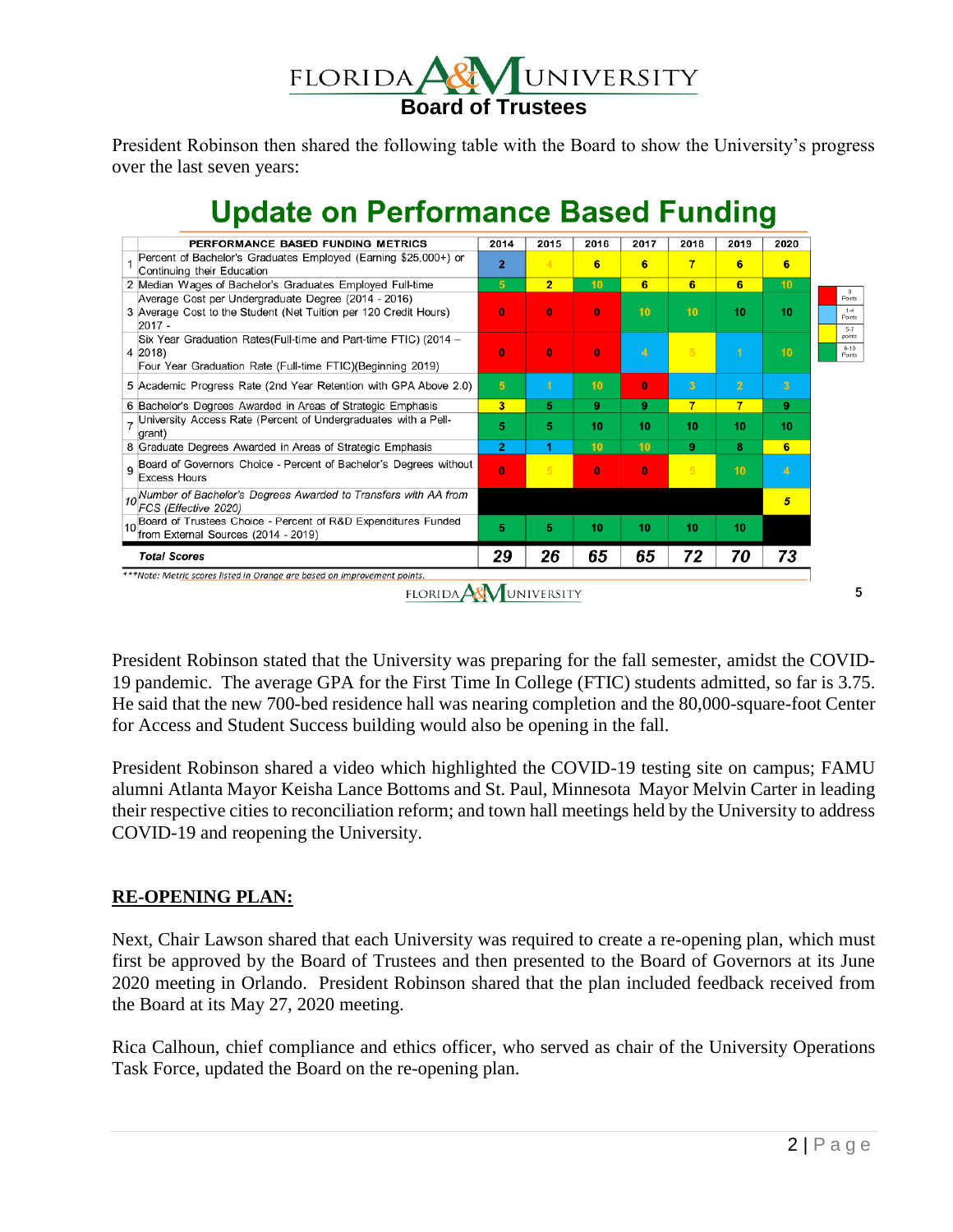

She shared that the plan is based on the health and well-being of the University community. The elements of the plan include focus on a healthy campus community environment, COVID-19 testing, contact tracing and surveillance, and academic program delivery. The University is creating an environment that mitigates the risk of transmission. There will be a phased return of employees to campus, with social distancing, everyone on campus wearing face masks. Employees and students will be required to take COVID-19 training to learn strategies to mitigate transmission. The University will also employ enhanced cleaning and UV air purifications systems to sanitize ventilation systems.

Trustee Harper moved approval of the re-opening plan. The motion was seconded by Trustee McClinton and the motion carried unanimously.

# **STUDENT GOVERNMENT ASSOCIATION (SGA) REPORT**

Trustee and Student Government Association (SGA) president Xavier McClinton updated the Board on the SGA. He shared that he was also elected to serve as external vice chair of the Florida Student Association. He and SGA Vice President Wigham are completing their committee appointments and are preparing their community enhancement agenda. surveys and are planning virtual and in-person events for students.

# **FACULTY SENATE REPORT**

Chair Lawson recognized Trustee Cavazos for the Faculty Senate report. Trustee Cavazos informed the Board that former BOT member Dr. Bettye Grable was appointed as interim dean of the School of Journalism and Graphic Communication. Trustee Cavazos also highlighted the accomplishments of several faculty members:

- Dr. Ezzeldin Aley, received the Teaching Innovation Senior Faculty Award
- Dr. Henry Neal Williams was awarded a \$929,241 National Science Foundation Excellence in Research Grant.
- Several faculty members from the Institute of Public Health were recruited by the Florida Department of Health to address the COVID-19 pandemic.

# **STANDING COMMITTEE REPORTS**

# **Academic and Student Affairs**

*Trustee Nicole Washington, Chair*

Trustee Washington reported that the Academic and Student Affairs Committee met on June 3, 2020 and recommended approval of the following items:

- a. Tenure
- b. College of Pharmacy and Pharmaceutical Sciences Name Change
- c. Academic Calendar 2021 2022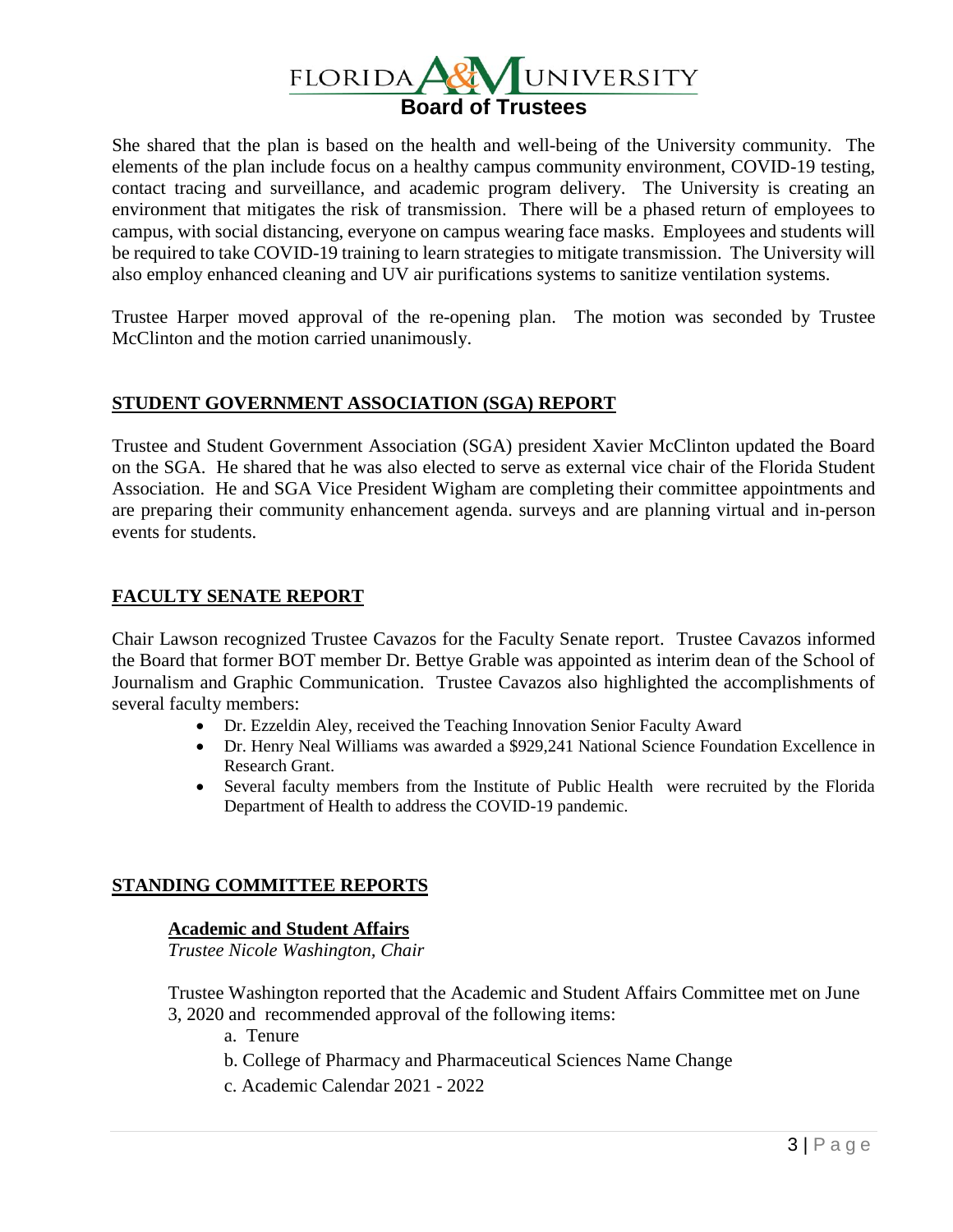

- d. Sabbatical and Professional Development Leave
- e. Leave Without Pay for Dr. Carol Scarlett
- f. Amendments to six Student Affairs Regulations

The Committee also heard updates on Student Affairs staffing, anti-hazing, Academic Affairs initiatives.

## **Audit and Compliance**

*Trustee Craig Reed, Chair*

Chair Lawson recognized Trustee Reed for the Audit and Compliance Committee report. Trustee Reed shared that VP Maleszewski presented the results of the Division of Audit risk assessment and a six-month audit work plan. Both items were recommended for approval by the Board.

## **Budget, Finance and Facilities**

*Trustee Kimberly Moore, Chair*

Trustee Moore shared that the Committee recommended approval of FY2019-2020 Operating Budget Amendment, the preliminary University Budget 2020-2021, amendment to Regulation 3.017, Schedule of Tuition and Fees, the 2021-2022 Fixed Capital Outlay Budget Request, and the 2020-2025 Educational Plant Survey.

The Committee then heard presentations the financial status of the University, construction project updates, and update on the Brooksville Duke Energy project and an update on University housing.

The Committee also requested regular updates on the CARES Act spending in committee meetings.

#### **Direct Support Organizations**

*Trustee Thomas Dortch, Chair*

Trustee Dortch reported that the Committee recommended approval of the FY 2020-2021 DSO Budgets for the FAMU Foundation and the FAMU Rattler Boosters; the honorary naming of the Steele-Smith Concert Choral Suite and the Mary W. Roberts Recital Hall; and the Student Government Association representative, Maurice Gilbert's, appointment to the FAMU Foundation Board of Directors.

He reported that the Committee heard updates from the FAMU Foundation, FAMU National Alumni Association, and the FAMU Rattler Boosters. The inaugural "Day of Giving Campaign – 1887 Strikes" raised \$213,256.72. For the next meeting, VP Friday-Stroud was asked to respond to questions regarding fundraising goals, endowment numbers, staffing needs, and potential outcomes.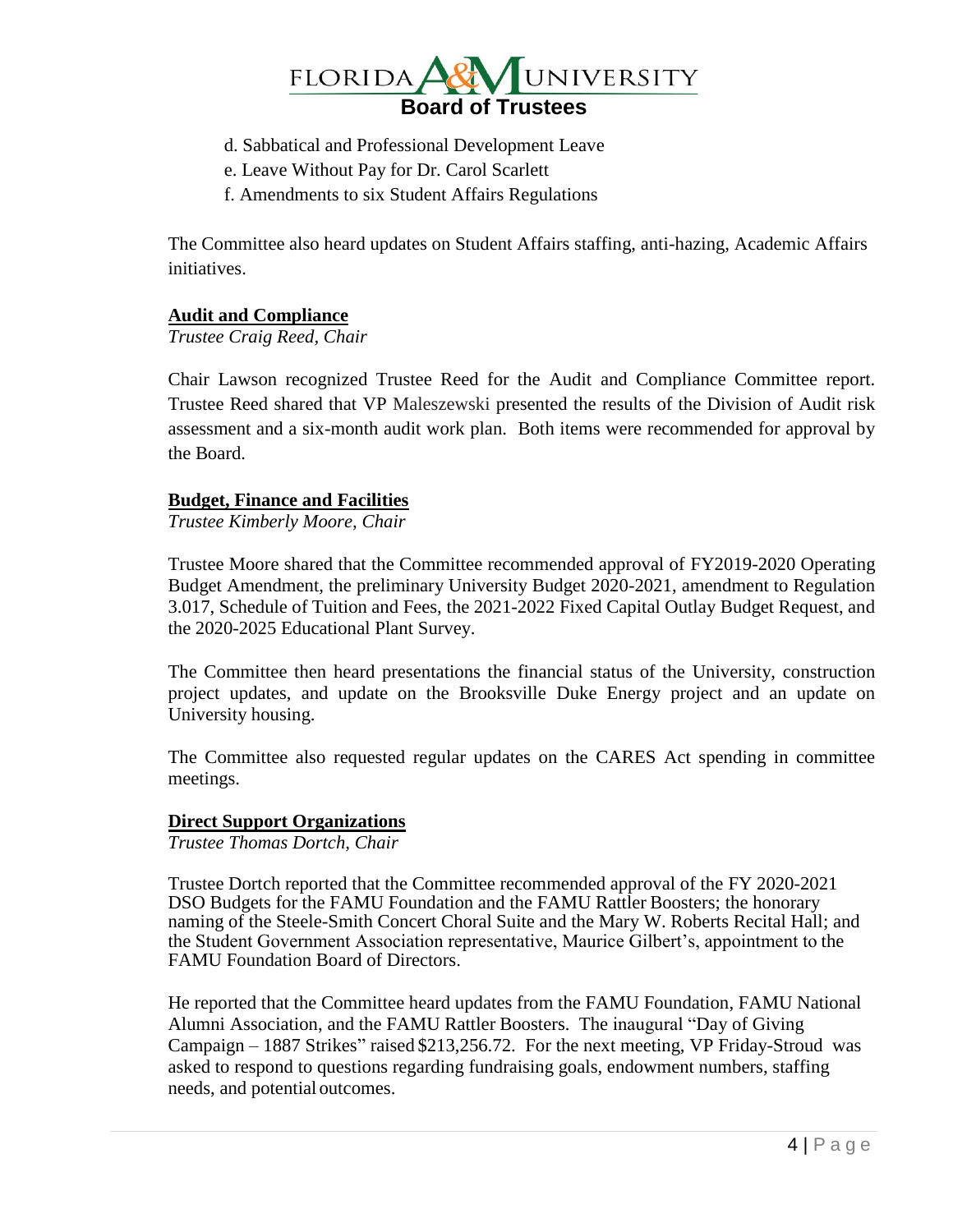

## **Governance**

*Trustee Thomas Dortch, Chair*

Trustee Dortch reported that the Governance Committee heard a presentation from Dr. Melonie Wicinski, Director of the Office of University Assessment. She presented the updated Board self-survey and the associated self-survey timeline. Following the presentation, the Committee recommended approval of the updated document.

## **Special Committee on Athletics**

*Kelvin Lawson, Chair*

Chair Lawson shared that VP Gosha gave an overview of the Athletic Department's FY20 budget, strategic initiatives, and the men and women's basketball head coaches' contracts. The Committee also discussed and ultimately recommended that the University move into the Southwestern Athletic Conference. He shared that VP Gosha closed out his presentation by providing his projections and forecast scenarios for FY21 – in light of Covid-19.

#### **Special Committee on the College of Law**

*Trustee Belvin Perry, Chair*

Trustee Perry reported that Provost Edington to introduced incoming dean Mrs. Deidre Keller and she addressed the committee. The Committee then heard a presentation from Mike Sims, president of BarBri, regarding its programs and strategies to assist students in the College of Law ultimately pass the bar examination.

Trustee Perry stated that Provost Edington provided an update on the work of the Task Force organized to make recommendations regarding licensure passage rates. The Committee and the University agreed that its next step should include hiring a consultant to provide recommendations regarding moving forward. As a final measure, the Committee thanked interim dean Nikki Boothe for her service and leadership of the College of Law.

## **CONSENT AGENDA**

Chair Lawson reviewed the Consent Agenda. Trustee Woody moved approval of the Consent Agenda. The motion was seconded by Trustee Perry and the motion carried.

The consent agenda included the following items:

**Board of Trustees (BT)** BT1 Minutes – March 5, 2020 BT2 Minutes – April 2, 2020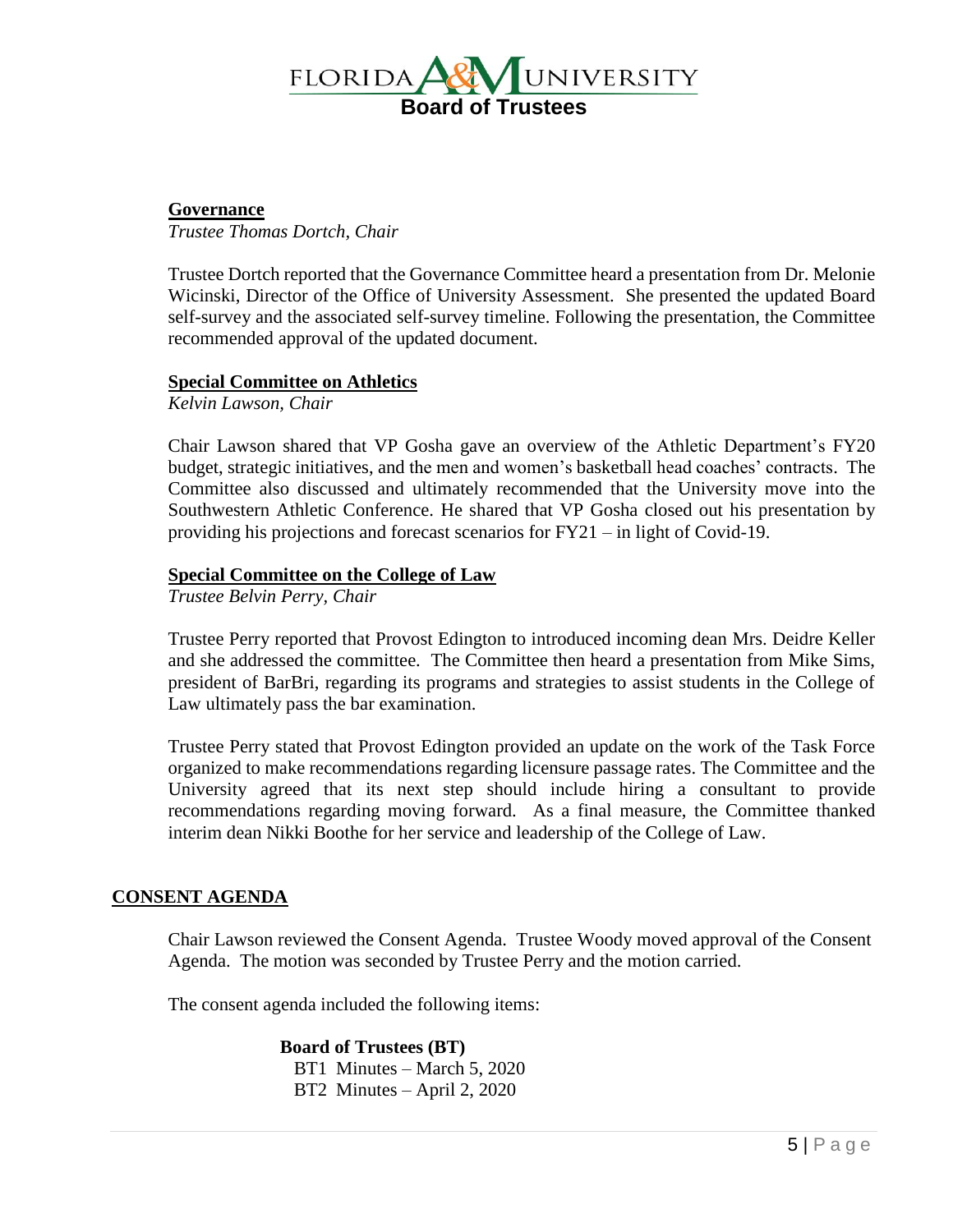

 BT3 Minutes – April 28, 2020 BT4 Minutes – May 21, 2020

#### **Academic and Student Affairs Committee (ASA)**

ASA1 Tenure

- ASA2 College of Pharmacy and Pharmaceutical Sciences Name Change
- ASA3 2021-2022 Academic Calendar
- ASA4 Sabbatical and Professional Development
- ASA5 Leave Without Pay Dr. Carol Scarlett
- ASA6 Amendment to Regulation 2.001, Housing
- ASA7 Amendment to Regulation 2.011, Assessment and Care Team
- ASA8 Amendment to Regulation 2.012, Student Code of Conduct
- ASA9 Amendment to Regulation 2.013, Due Process, Other Rights and Responsibilities
- ASA10 Amendment to Regulation 2.026, Student Meal Plan
- ASA11 Amendment to Regulation 2.028, Anti-Hazing

#### **Audit and Compliance Committee (AC)**

- AC1 Division of Audit Risk Assessment
- AC2 Six-Month Division of Audit Work Plan

#### **Budget, Finance and Facilities Committee (BFF)**

- BFF1 FY 2019-2020 Operating Budget Amendment: Additional Budget Authority for Student Health Insurance Payment
- BFF2 Preliminary 2020-2021 University Budget
- BFF3 Amendment to Regulation 3.017, Schedule of Tuition and Fees
- BFF4 2021-2022 Fixed Capital Outlay Budget Request
- BFF5 2020-2025 Educational Plant Survey

#### **Direct Support Organizations Committee (DSO)**

- DSO1 Acceptance of FY 2020-2021
	- A. FAMU Foundation Budget
	- B. FAMU Rattler Boosters

#### DSO2 Honorary Naming

- A. Steele-Smith Concert Choral Suite
- B. Mary W. Roberts Recital Hall
- DSO3 New Member of the FAMU Board of Directors
	- A. Student Government Association Representative

#### **Governance Committee (G)**

G1 Board of Trustees Self-Survey

#### **Special Committee on Athletics (SCA)**

SCA1 Move to Southwestern Athletic Conference